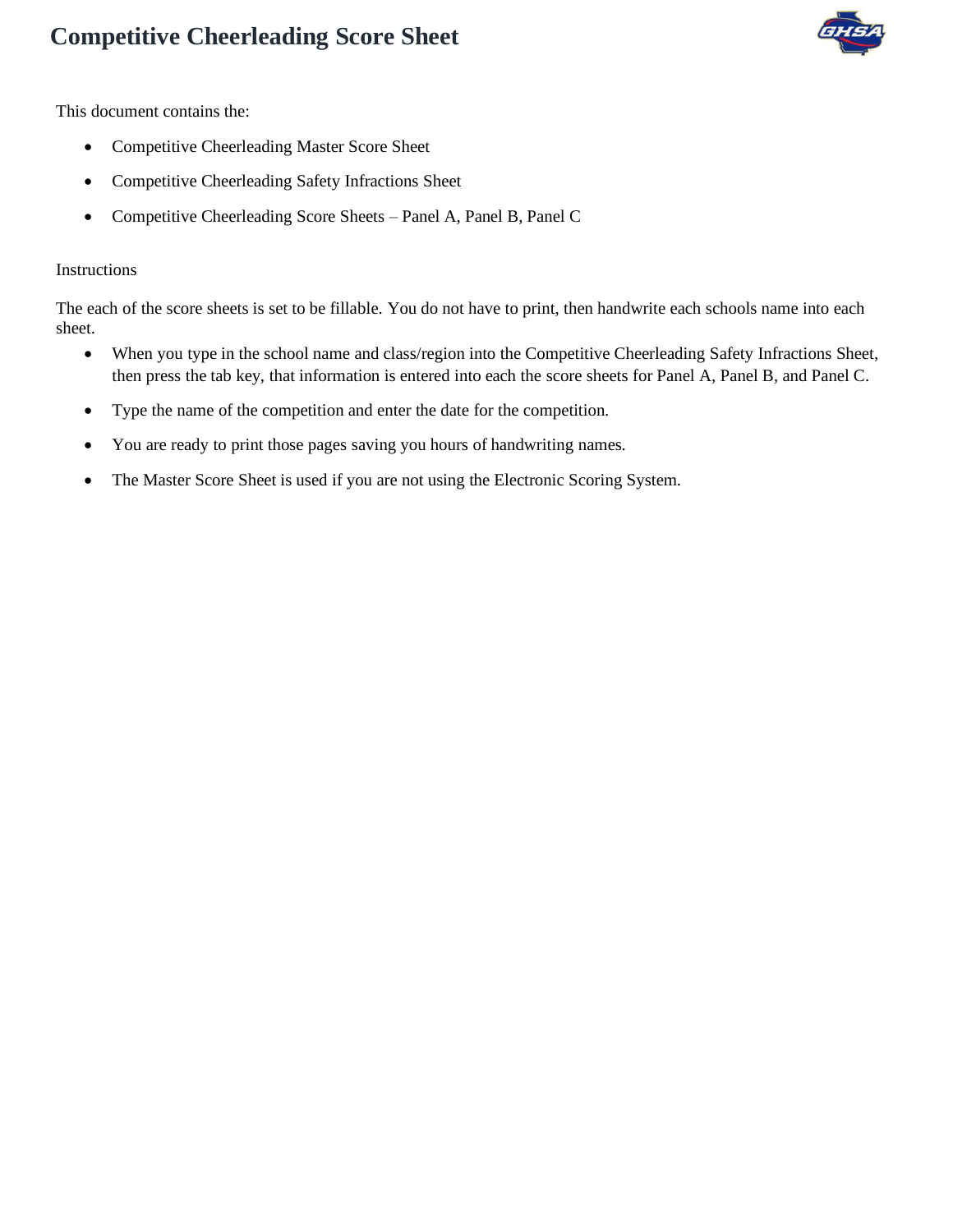

| <b>CLASS/ REGION</b>                                                                     |         |                      |                                           |         | <b>TOTAL NUMBER OF</b><br><b>SQUADS</b> | <b>PAGE</b> |  |  |  |
|------------------------------------------------------------------------------------------|---------|----------------------|-------------------------------------------|---------|-----------------------------------------|-------------|--|--|--|
|                                                                                          |         |                      |                                           |         |                                         | $-$ of $-$  |  |  |  |
| The Subtotal is Panel A Subtotal, Panel B Subtotal, and Panel C Subtotal added together. |         |                      |                                           |         |                                         |             |  |  |  |
|                                                                                          | TEAM __ | TEAM __              |                                           | TEAM __ |                                         | TEAM __     |  |  |  |
| <b>SCHOOL</b>                                                                            |         |                      |                                           |         |                                         |             |  |  |  |
|                                                                                          |         |                      |                                           |         |                                         |             |  |  |  |
| <b>Panel A Subtotal</b>                                                                  |         |                      |                                           |         |                                         |             |  |  |  |
| <b>Panel B Subtotal</b>                                                                  |         |                      |                                           |         |                                         |             |  |  |  |
| <b>Panel C Subtotal</b>                                                                  |         |                      |                                           |         |                                         |             |  |  |  |
| <b>SUBTOTAL</b>                                                                          |         |                      |                                           |         |                                         |             |  |  |  |
| <b>Deductions</b>                                                                        |         |                      |                                           |         |                                         |             |  |  |  |
| <b>TOTAL SCORE</b>                                                                       |         |                      |                                           |         |                                         |             |  |  |  |
| <b>PLACEMENT</b>                                                                         |         |                      |                                           |         |                                         |             |  |  |  |
|                                                                                          | TEAM __ | $TEAM$ <sub>——</sub> |                                           | TEAM __ |                                         | TEAM __     |  |  |  |
| <b>SCHOOL</b>                                                                            |         |                      |                                           |         |                                         |             |  |  |  |
|                                                                                          |         |                      |                                           |         |                                         |             |  |  |  |
| <b>Panel A Subtotal</b>                                                                  |         |                      |                                           |         |                                         |             |  |  |  |
| <b>Panel B Subtotal</b>                                                                  |         |                      |                                           |         |                                         |             |  |  |  |
| <b>Panel C Subtotal</b>                                                                  |         |                      |                                           |         |                                         |             |  |  |  |
| <b>SUBTOTAL</b>                                                                          |         |                      |                                           |         |                                         |             |  |  |  |
| <b>Deductions</b>                                                                        |         |                      |                                           |         |                                         |             |  |  |  |
| <b>TOTAL SCORE</b>                                                                       |         |                      |                                           |         |                                         |             |  |  |  |
| <b>PLACEMENT</b>                                                                         |         |                      |                                           |         |                                         |             |  |  |  |
|                                                                                          |         |                      |                                           |         |                                         |             |  |  |  |
| <b>HEAD OFFICIAL'S</b><br><b>SIGNATURE</b>                                               |         |                      | <b>SCORE KEEPER'S</b><br><b>SIGNATURE</b> |         |                                         |             |  |  |  |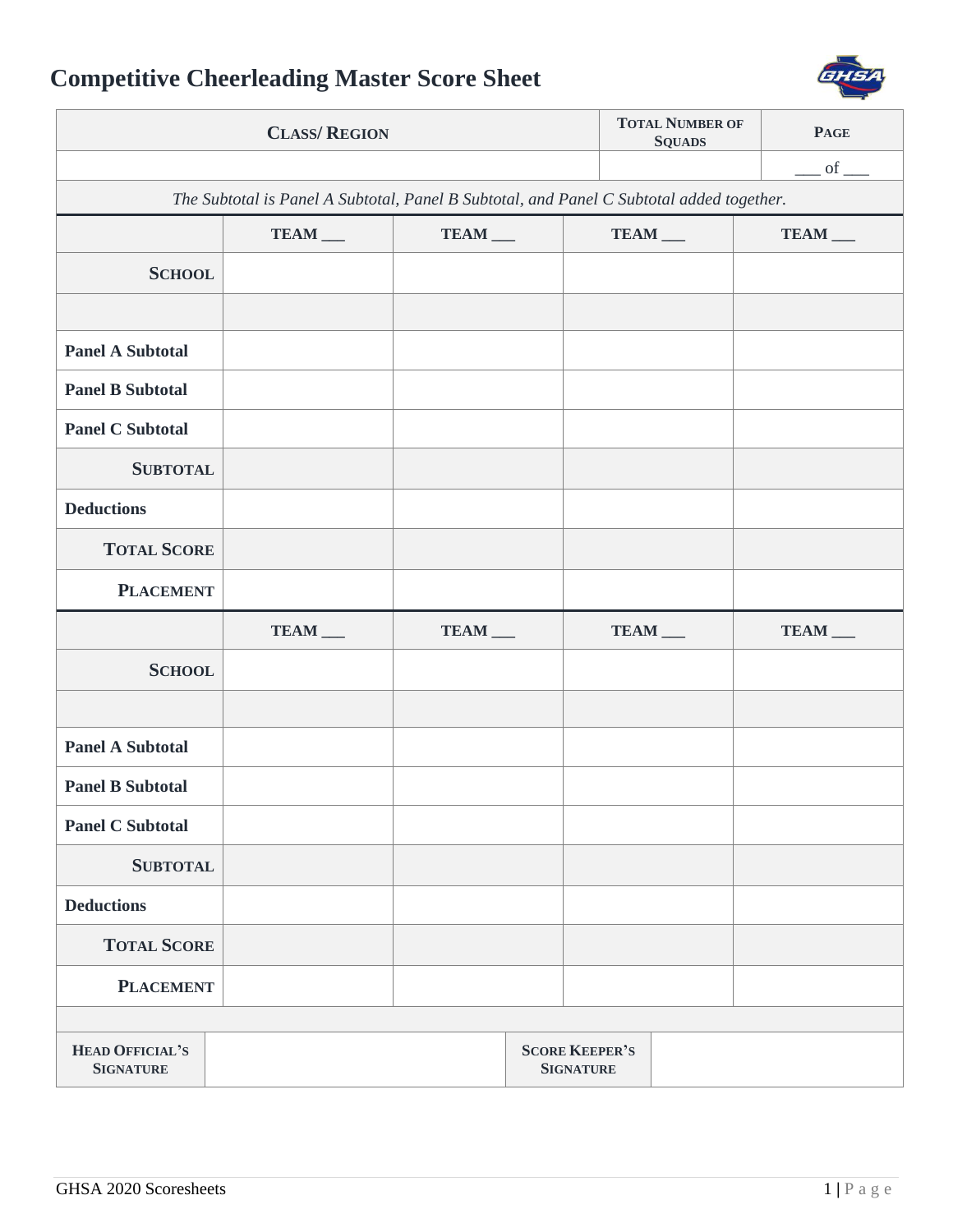## **Competitive Cheerleading Safety Infraction Sheet**



| <b>SCHOOL</b>                                                                                                                                      |                                                                                                                                                |                                                                             | <b>COMPETITION</b>  |            |                   |                                  |                   |                                                                |  |
|----------------------------------------------------------------------------------------------------------------------------------------------------|------------------------------------------------------------------------------------------------------------------------------------------------|-----------------------------------------------------------------------------|---------------------|------------|-------------------|----------------------------------|-------------------|----------------------------------------------------------------|--|
| <b>CLASS/REGION</b>                                                                                                                                |                                                                                                                                                |                                                                             | <b>DATE</b>         |            |                   |                                  |                   |                                                                |  |
| Indicate in the correct time box below when and where on the mat the infraction occurred by using the correct symbol or combination<br>of symbols. |                                                                                                                                                |                                                                             |                     |            |                   |                                  |                   |                                                                |  |
| <b>PS</b> – Partner Stunt                                                                                                                          | $T$ – Tumbling                                                                                                                                 | $PY$ – Pyramid                                                              |                     | $X$ – Fall |                   | $O - Out-of-bounds$              |                   | $W - W_{\text{arrning}}$                                       |  |
| 0 to 30 sec.                                                                                                                                       | 30 sec. to 1 min.                                                                                                                              | 1 min. to 1:30 min.                                                         |                     |            | 1:30 to 2:00 min. |                                  | 2:00 to 2:30 min. |                                                                |  |
|                                                                                                                                                    |                                                                                                                                                |                                                                             | <b>FRONT OF MAT</b> |            |                   |                                  |                   |                                                                |  |
|                                                                                                                                                    |                                                                                                                                                | <b>2-POINT INFRACTIONS</b>                                                  |                     |            |                   |                                  |                   |                                                                |  |
| Improper uniforms, unsafe performing surface, inattentive spotter, tumbling outside the routine, top person not                                    | NFHS - Rule 2 Section 1; Rule 3 Section 1 and 2; GHSA Performance violations<br>beginning with one foot on the floor, etc.; Minus 2 point each | Hair, hair pieces/devices, nails, jewelry, glitter.                         |                     |            |                   |                                  |                   | <b>WARNING(S): Include Rule</b><br><b>Number &amp; Section</b> |  |
|                                                                                                                                                    | <b>RULE NUMBER</b>                                                                                                                             |                                                                             |                     | <b>QTY</b> |                   | <b>TOTAL</b><br><b>DEDUCTION</b> |                   |                                                                |  |
| $Rule: _$ Sect: $_$                                                                                                                                |                                                                                                                                                |                                                                             |                     |            |                   |                                  |                   |                                                                |  |
| Rule: __ Sect: __                                                                                                                                  |                                                                                                                                                |                                                                             |                     |            |                   |                                  |                   |                                                                |  |
| Rule: __ Sect: __                                                                                                                                  |                                                                                                                                                |                                                                             |                     |            |                   |                                  |                   |                                                                |  |
|                                                                                                                                                    |                                                                                                                                                |                                                                             |                     |            |                   |                                  |                   |                                                                |  |
| <b>FALLS:</b> Total for tumbling _____; Total for stunting _____                                                                                   |                                                                                                                                                |                                                                             |                     |            |                   |                                  |                   |                                                                |  |
| <b>OUT-OF-BOUNDS</b>                                                                                                                               |                                                                                                                                                |                                                                             |                     |            |                   |                                  |                   |                                                                |  |
|                                                                                                                                                    |                                                                                                                                                | <b>5-POINT INFRACTIONS</b>                                                  |                     |            |                   |                                  |                   |                                                                |  |
|                                                                                                                                                    | NFHS – Rule 3 Sections $2 - 10$ ; Safety Infractions; Minus $\frac{5}{2}$ points each                                                          |                                                                             |                     |            |                   | <b>TOTAL</b>                     |                   |                                                                |  |
|                                                                                                                                                    | <b>RULE NUMBER</b>                                                                                                                             |                                                                             |                     | <b>QTY</b> |                   | <b>DEDUCTION</b>                 |                   |                                                                |  |
| Rule: __ Sect: __                                                                                                                                  |                                                                                                                                                |                                                                             |                     |            |                   |                                  |                   |                                                                |  |
| Rule: __ Sect: __<br><b>Rule:</b><br>Sect:                                                                                                         |                                                                                                                                                |                                                                             |                     |            |                   |                                  |                   |                                                                |  |
|                                                                                                                                                    |                                                                                                                                                |                                                                             |                     |            |                   |                                  |                   |                                                                |  |
|                                                                                                                                                    |                                                                                                                                                |                                                                             |                     |            |                   |                                  |                   |                                                                |  |
| <b>DELAY OF MEET</b>                                                                                                                               |                                                                                                                                                |                                                                             |                     |            |                   |                                  |                   |                                                                |  |
| TIME OF ROUTINE:                                                                                                                                   |                                                                                                                                                | <b>TIMING INFRACTIONS</b><br>$(5$ points per 15 seconds or<br>portion over) | seconds over        |            |                   |                                  |                   |                                                                |  |
|                                                                                                                                                    | NFHS - Rule 2 Section 2 - Sportsmanship; Minus 10 points each                                                                                  | <b>10-POINT INFRACTIONS</b>                                                 |                     |            |                   |                                  |                   |                                                                |  |
|                                                                                                                                                    | <b>RULE NUMBER</b>                                                                                                                             |                                                                             |                     | <b>QTY</b> |                   | <b>TOTAL</b>                     |                   |                                                                |  |
| <b>Explanation:</b>                                                                                                                                |                                                                                                                                                |                                                                             |                     |            |                   | <b>DEDUCTION</b>                 |                   |                                                                |  |
|                                                                                                                                                    |                                                                                                                                                |                                                                             |                     |            |                   |                                  |                   |                                                                |  |
|                                                                                                                                                    | GHSA - Too many team members; illegal substitution; or unauthorized props (briefs, socks, T-shirts, or any                                     | <b>DISQUALIFICATIONS</b><br>other items that may be used as signs)          |                     |            |                   |                                  |                   |                                                                |  |
| <b>Explanation:</b>                                                                                                                                |                                                                                                                                                |                                                                             |                     |            |                   |                                  |                   |                                                                |  |
|                                                                                                                                                    |                                                                                                                                                |                                                                             |                     |            |                   |                                  |                   |                                                                |  |
|                                                                                                                                                    |                                                                                                                                                |                                                                             |                     |            |                   | <b>TOTAL</b>                     |                   |                                                                |  |
|                                                                                                                                                    |                                                                                                                                                |                                                                             |                     |            |                   | <b>DEDUCTTIONS</b>               |                   |                                                                |  |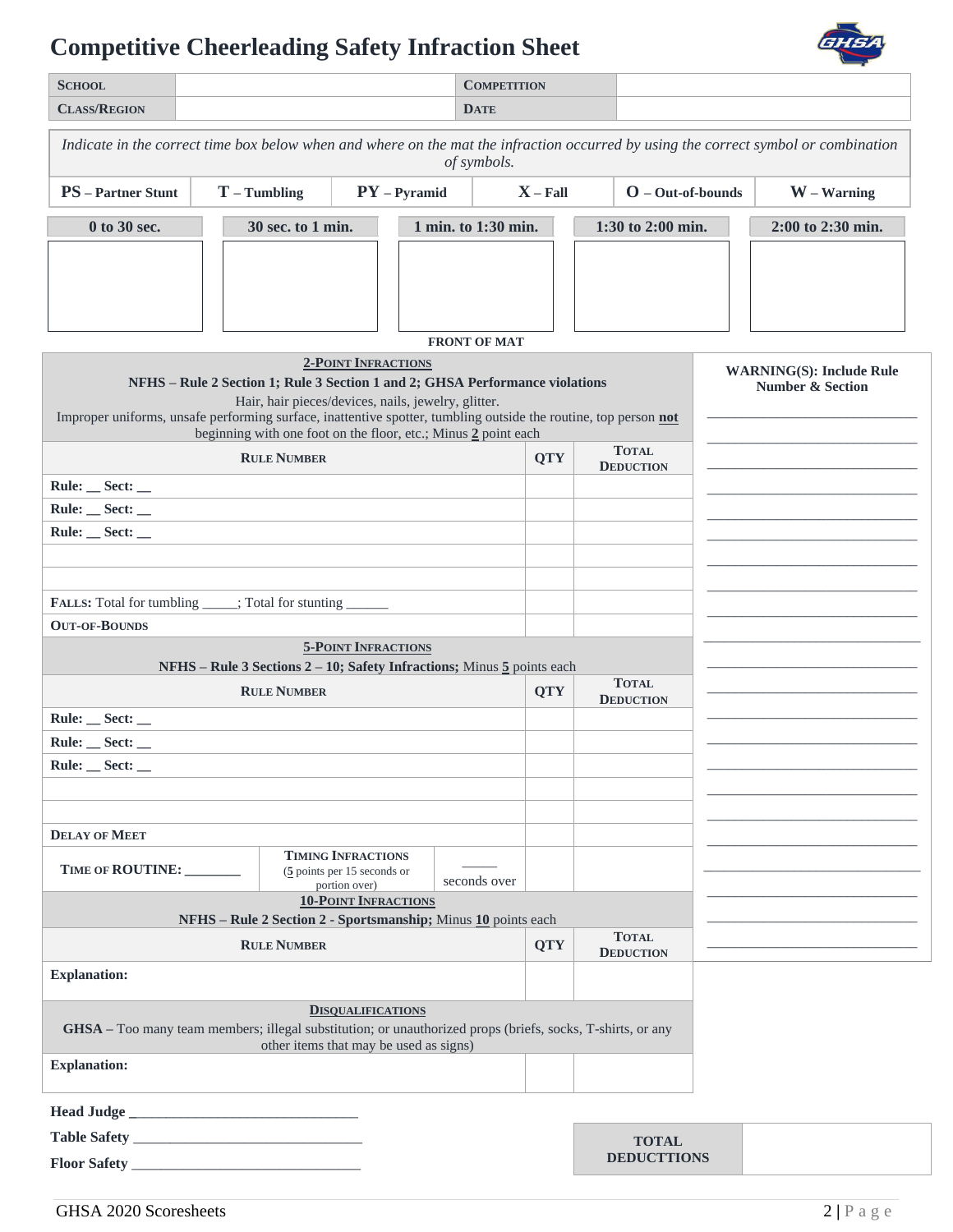

| <b>SCHOOL</b>                         |                      |                                 |                                       |                                        | <b>NUMBER</b><br>CLASS/<br><b>ON SQUAD</b><br><b>REGION</b> |                            | <b>PANEL</b>   |              |  |
|---------------------------------------|----------------------|---------------------------------|---------------------------------------|----------------------------------------|-------------------------------------------------------------|----------------------------|----------------|--------------|--|
|                                       |                      |                                 |                                       |                                        |                                                             |                            |                | $\mathbf A$  |  |
| <b>JUMPS</b>                          |                      |                                 |                                       |                                        |                                                             |                            |                |              |  |
|                                       |                      | <b>Areas of EXE Improvement</b> |                                       |                                        |                                                             |                            |                | <b>SCORE</b> |  |
| $\Box$ Landings                       | $\Box$ Height        | $\square$ Form                  |                                       | $\square$ Synchronized                 |                                                             | <b>DOD</b>                 | 6              |              |  |
| $\Box$ Pointed Toes                   | $\Box$ Dropped Chest | $\Box$ Formation                |                                       | $\Box$ Arm Placement                   |                                                             |                            |                |              |  |
| $\Box$ Straight Legs                  | $\Box$ Timing        | $\Box$ Missed Jumps             |                                       | $\Box$<br>Legs Not Horizontal          |                                                             | <b>EXE</b>                 | 8              |              |  |
|                                       |                      |                                 |                                       |                                        |                                                             | Decimal of<br>.5 permitted |                |              |  |
| <b>CHEER/CHANT</b>                    |                      |                                 |                                       |                                        |                                                             |                            |                |              |  |
|                                       |                      | <b>Areas of EXE Improvement</b> |                                       |                                        |                                                             |                            |                |              |  |
| $\Box$ Creative & Visual              | $\Box$ Add Motions   | $\Box$ Formations               |                                       | $\square$ Synchronization              |                                                             |                            |                |              |  |
| $\Box$ Transitions                    | $\Box$ Projection    | $\Box$ Energy                   |                                       | $\Box$ Involve Total Team              |                                                             | DOD/<br><b>EXE</b>         | 5              |              |  |
| $\Box$ Sharpness                      | $\Box$ Volume        | $\square$ Say Words             |                                       | □ Needs More Counts                    |                                                             | Decimal of                 |                |              |  |
| $\square$ Pace                        | $\Box$ Timing        | $\square$ No Incorporations     |                                       | $\hfill\Box$<br>Partial Incorporations |                                                             | .5 permitted               |                |              |  |
| <b>DANCE</b>                          |                      |                                 |                                       |                                        |                                                             |                            |                |              |  |
|                                       |                      | <b>Areas of EXE Improvement</b> |                                       |                                        |                                                             |                            |                |              |  |
| $\Box$ Creative & Visual              | $\Box$ Rhythm        | $\Box$ Motions                  |                                       | $\Box$ Synchronization                 |                                                             | DOD/                       |                |              |  |
| $\Box$ Formations                     | $\Box$ Choreography  | $\square$ Pace                  |                                       | $\square$ Needs More Counts            |                                                             | <b>EXE</b>                 | $\overline{7}$ |              |  |
| $\Box$ Energy                         | $\Box$ Transitions   | $\Box$ Level Changes            |                                       | $\Box$ Knowledge of routine            |                                                             | Decimal of<br>.5 permitted |                |              |  |
| $\Box$ Showmanship                    | $\Box$ Intricacy     | $\Box$ Involve Total Team       |                                       |                                        |                                                             |                            |                |              |  |
| <b>OVERALL ROUTINE COMPOSITION</b>    |                      |                                 |                                       |                                        |                                                             |                            |                |              |  |
|                                       |                      | <b>Areas of EXE Improvement</b> |                                       |                                        |                                                             |                            |                |              |  |
| $\Box$ Creative & Visual              | $\Box$ Flow/Pace     | $\Box$ Use of floor             |                                       | $\square$ Synchronization              |                                                             |                            |                |              |  |
| $\Box$ Crowd appeal                   | $\Box$ Clean up      | $\Box$ Variations               |                                       | $\Box$ Intricate choreography          |                                                             | <b>EXE</b>                 | 7              |              |  |
| $\Box$ Energy                         | $\Box$ Innovative    | $\Box$ Formations               |                                       | $\Box$ Structure/layout of routine     |                                                             | Decimal of<br>.5 permitted |                |              |  |
| $\Box$ Showmanship                    | $\Box$ Transitions   |                                 |                                       |                                        |                                                             |                            |                |              |  |
|                                       |                      |                                 |                                       |                                        |                                                             |                            |                |              |  |
|                                       |                      |                                 |                                       | <b>SUBTOTAL SCORE</b>                  |                                                             |                            |                |              |  |
|                                       |                      |                                 |                                       |                                        |                                                             |                            |                |              |  |
| LEGIBLY SIGN YOUR FULL NAME           |                      |                                 |                                       |                                        |                                                             |                            |                |              |  |
|                                       |                      |                                 |                                       |                                        |                                                             |                            |                |              |  |
| <b>OFFICIAL 1</b><br><b>SIGNATURE</b> |                      |                                 | <b>OFFICIAL 2</b><br><b>SIGNATURE</b> |                                        |                                                             |                            |                |              |  |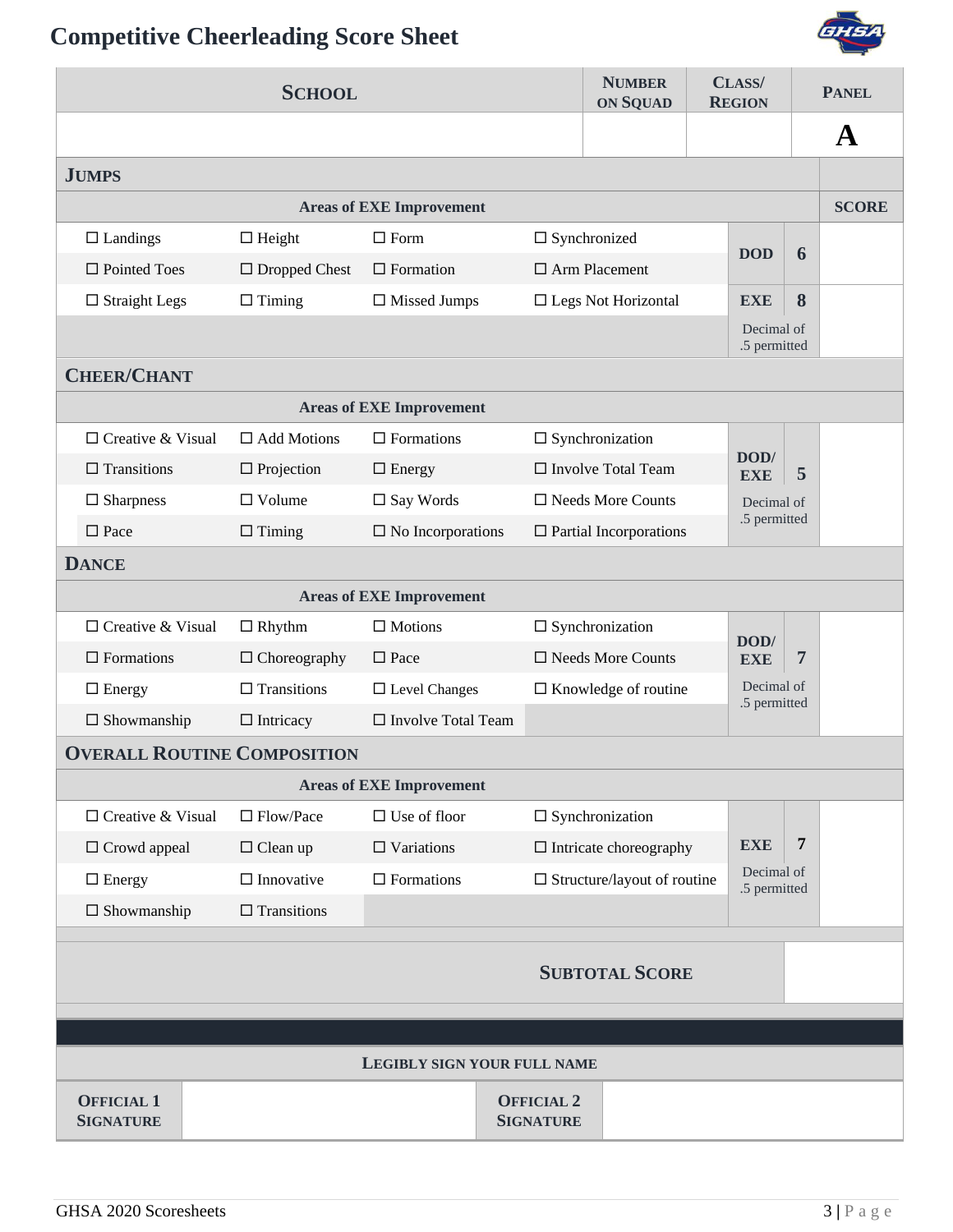

|                                 | <b>SCHOOL</b>                   |                           | <b>NUMBER</b><br><b>ON SQUAD</b> |  | CLASS/<br><b>REGION</b>    |   | <b>PANEL</b> |            |  |   |  |
|---------------------------------|---------------------------------|---------------------------|----------------------------------|--|----------------------------|---|--------------|------------|--|---|--|
|                                 |                                 |                           |                                  |  |                            |   | B            |            |  |   |  |
| <b>STANDING TUMBLING</b>        |                                 |                           |                                  |  |                            |   |              |            |  |   |  |
| <b>Areas of EXE Improvement</b> |                                 |                           |                                  |  |                            |   |              |            |  |   |  |
| $\Box$ Technique                | $\Box$ Landings                 | $\Box$ Form/Stability     | $\Box$ Timing                    |  |                            |   |              | <b>DOD</b> |  | 6 |  |
| $\Box$ Choreography             | $\Box$ Precision                | $\square$ Straighten Legs | $\Box$ Hands Down/Bust           |  |                            |   |              |            |  |   |  |
| $\square$ Synchronization       | $\Box$ Formation/Spacing        | $\Box$ Missed Tumbling    | $\Box$ Multiple Steps            |  | <b>EXE</b>                 | 8 |              |            |  |   |  |
| $\Box$ Height                   | $\square$ Legs Together         | $\square$ Falls           |                                  |  | Decimal of<br>.5 permitted |   |              |            |  |   |  |
| <b>RUNNING TUMBLING</b>         |                                 |                           |                                  |  |                            |   |              |            |  |   |  |
|                                 | <b>Areas of EXE Improvement</b> |                           |                                  |  |                            |   |              |            |  |   |  |
| $\Box$ Technique                | $\Box$ Landings                 | $\Box$ Form/Stability     | $\Box$ Timing                    |  |                            |   |              |            |  |   |  |
| $\Box$ Choreography             | $\Box$ Precision                | $\square$ Straighten Legs | $\Box$ Hands Down/Bust           |  | <b>DOD</b>                 | 6 |              |            |  |   |  |
| $\square$ Synchronization       | $\Box$ Formation/Spacing        | $\Box$ Missed Tumbling    | $\Box$ Multiple Steps            |  | <b>EXE</b>                 | 8 |              |            |  |   |  |
| $\Box$ Height                   | $\square$ Legs Together         | $\Box$ Falls              | $\Box$ Use of Floor              |  | Decimal of<br>.5 permitted |   |              |            |  |   |  |
|                                 |                                 |                           |                                  |  |                            |   |              |            |  |   |  |
|                                 |                                 |                           | <b>SUBTOTAL SCORE</b>            |  |                            |   |              |            |  |   |  |
|                                 |                                 |                           |                                  |  |                            |   |              |            |  |   |  |
|                                 |                                 |                           |                                  |  |                            |   |              |            |  |   |  |
|                                 |                                 |                           |                                  |  |                            |   |              |            |  |   |  |
|                                 |                                 |                           |                                  |  |                            |   |              |            |  |   |  |
|                                 |                                 |                           |                                  |  |                            |   |              |            |  |   |  |
|                                 |                                 |                           |                                  |  |                            |   |              |            |  |   |  |
| LEGIBLY SIGN YOUR FULL NAME     |                                 |                           |                                  |  |                            |   |              |            |  |   |  |
| <b>OFFICIAL 3</b>               |                                 | <b>OFFICIAL 4</b>         |                                  |  |                            |   |              |            |  |   |  |
| <b>SIGNATURE</b>                |                                 | <b>SIGNATURE</b>          |                                  |  |                            |   |              |            |  |   |  |